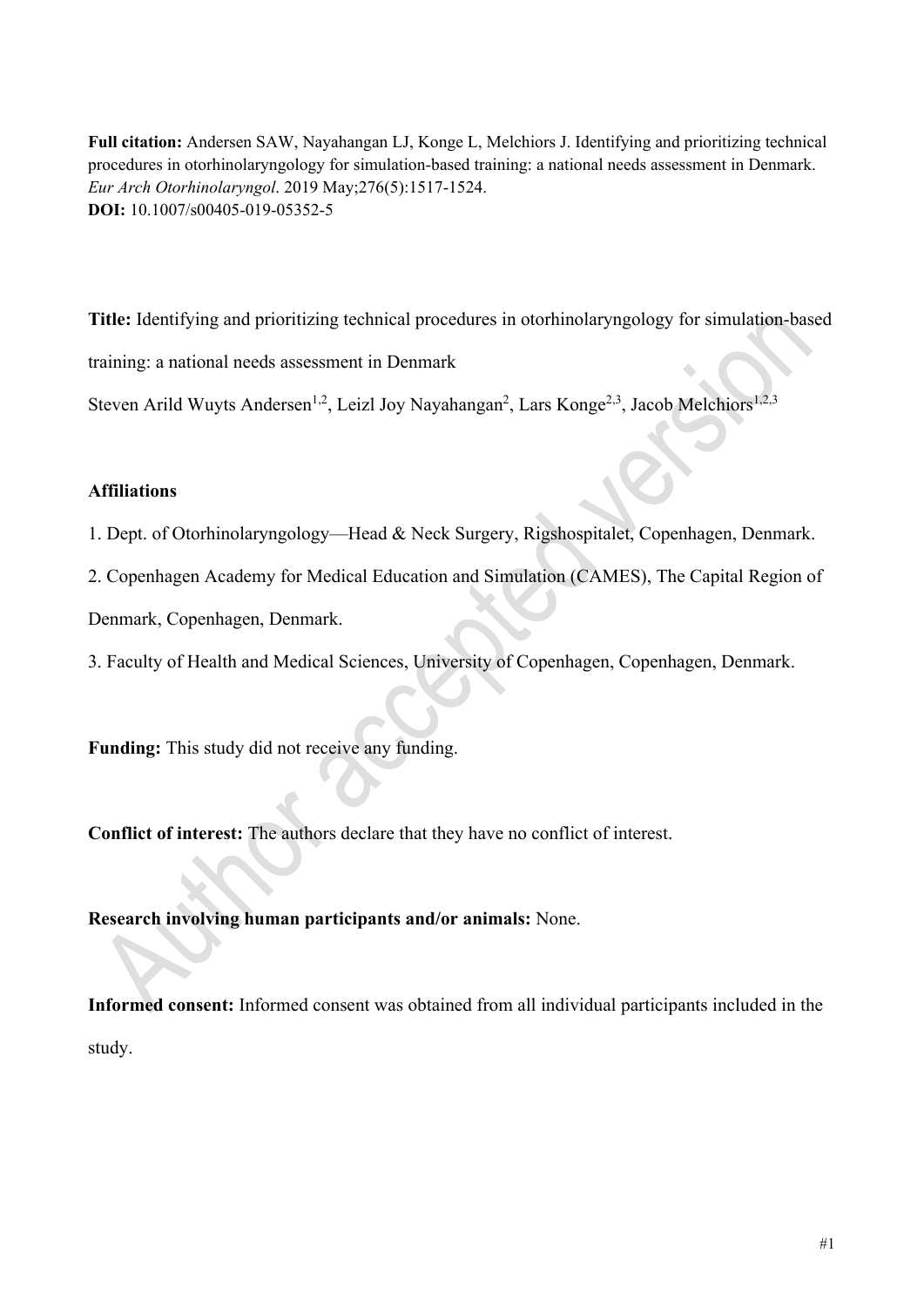### **Abstract**

**Purpose**: To conduct a national needs assessment using a structured approach to identify and prioritize technical skills and procedures in otorhinolaryngology (ORL) for simulation-based training.

**Methods**: The study was designed as a national Danish survey of key educational stakeholders in ORL. A Delphi methodology with three rounds was used: the first round constituted a brainstorming phase to identify relevant procedures; the second round was a survey of importance, frequency, number of physicians needed to train, and patient safety/discomfort of the procedures, and feasibility of simulation-based training; and a final third round for prioritization.

**Results**: A total of 62 key opinion leaders were identified and 50 responded in the first round, constituting our panel. Fifty technical skills and procedures were identified in the brainstorming phase and were sent out for assessment, with responses from 56.5 % of still eligible panellists. Thirty-six procedures were found important in ORL residency training by the panel. After final prioritization by the panel (response rate 43.4 %), there was broad consensus (>75 %) on the need for simulation-based training of 13 technical skills and procedures, with the most highly ranking procedures being emergency cricothyroidotomy, flexible fibre pharyngo-laryngoscopy, and basic surgical skills.

**Conclusions:** As educational decisions are increasingly required to be evidence-based, this study represents a structured approach to identifying procedures for simulation-based training in ORL. This information can be valuable in the development and implementation of simulation-based training programs in the ORL residency training curriculum.

**Keywords:** simulation-based training; surgical technical skills training; curriculum development; general needs assessment; evidence-based education.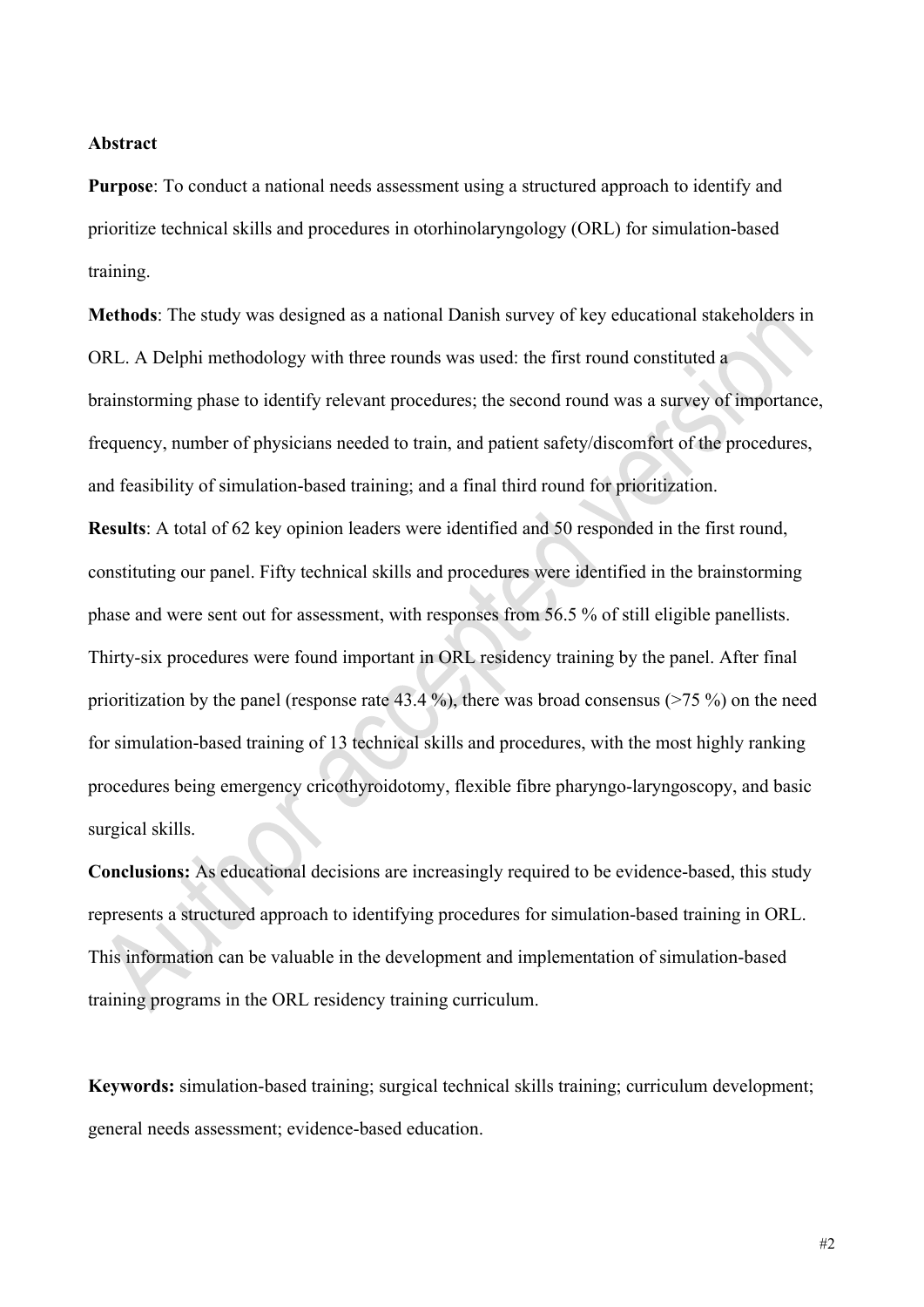### **Introduction**

Simulation-based training is increasingly used for surgical technical skills training in all surgical specialties including otorhinolaryngology (ORL): working hours restrictions, focus on patient safety, and a shift towards competency-based training in the surgical curricula are some of the main reasons for this. Furthermore, simulation-based training allows procedures to be practiced repeatedly in a safe environment, offering an important alternative for training rare but critical procedures such as emergency cricothyroidotomy. <sup>1</sup> Finally, simulation-based training is supported by large amounts of evidence including positive and transferable effects on knowledge, skills and behavior. 2–4

Reports on simulation-based skills training can be found for a large number of ORL procedures, representing a wide range of modalities including specific task trainers, manikins, animal and tissue models, cadavers, simulated patients, and virtual reality simulators, as summarized in numerous systematic reviews<sup>5–12</sup> and a book.<sup>13</sup> The incorporation of specific programs of simulation-based training in a training curricula should be preceded by careful consideration of the educational challenge they aim to alleviate: A methodical approach for curriculum development such as the Kern six-step model calls for problem identification and general needs assessment, targeted needs assessment, the definition of goals and objectives, consideration of educational strategies, implementation, and evaluation. <sup>14</sup> Moreover, systematic implementation of simulation-based training into surgical curricula remains a major challenge<sup>15, 16</sup> and should be motivated by a documented need rather than unsystematically or by opportunity. The first step is to identify and prioritize among the countless surgical technical skills that can potentially be trained using simulation-based technology.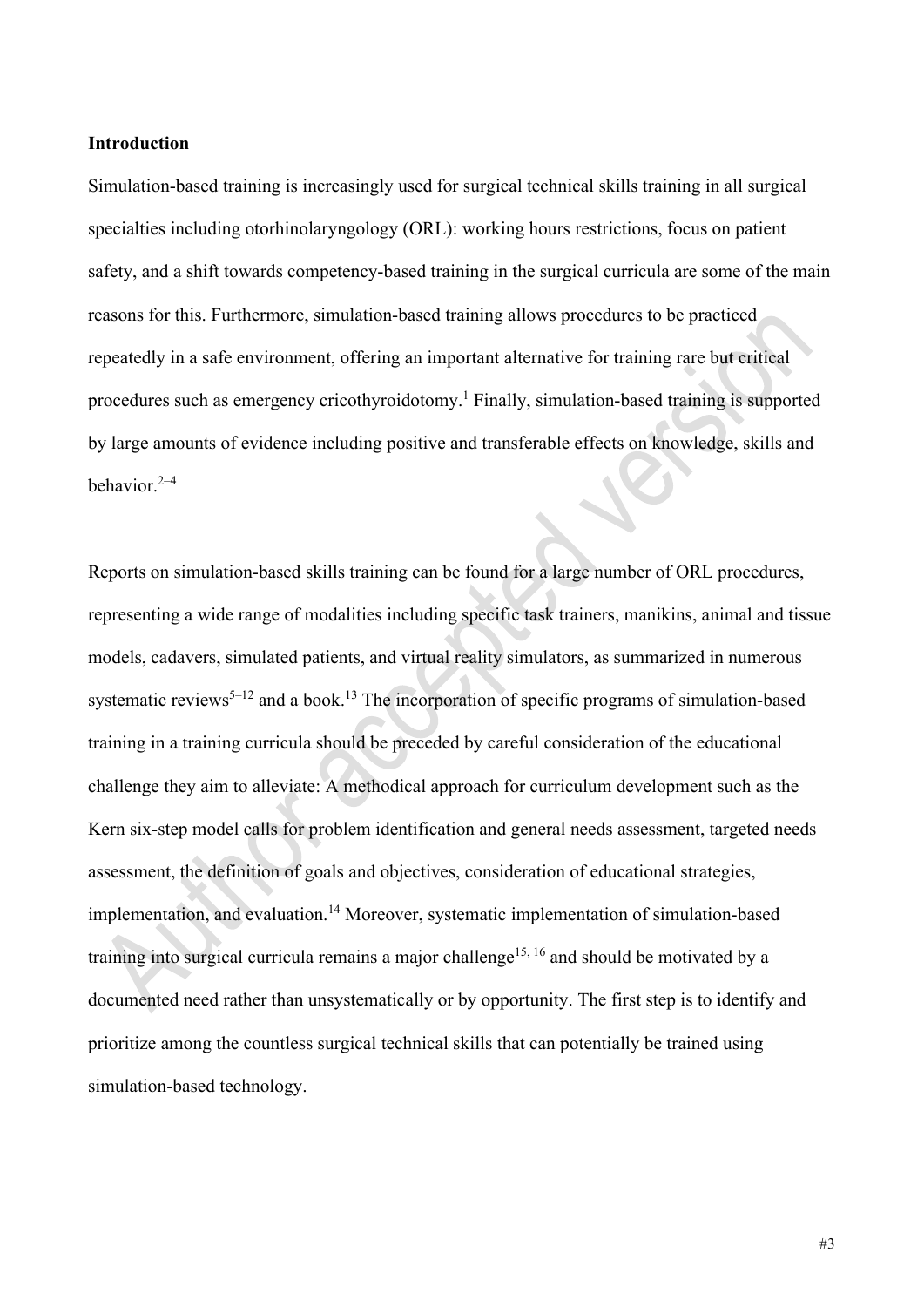In this study, we conducted a national general needs assessment using a structured approach to identify and prioritize technical skills and procedures in ORL for simulation-based training.

## **Material and methods**

## *Study design*

The study was designed as a national survey of key educational stakeholders in ORL. We used a Delphi process with three rounds planned á priori, so that information from each round could feed into the next round and be re-evaluated by participants. The Delphi method is used to systematically gather information and iteratively obtain consensus from a group of content experts,<sup>17</sup> and has successfully been used for curriculum development in other surgical specialties.<sup>18–19</sup> We conducted Round 1 in October–December 2016, Round 2 in October 2018, and Round 3 in November– December 2018. In each round, non-responding participants were further reminded/urged twice by e-mails 14 days apart. Ethical approval is not required for this type of study.

# *Participants*

Participants were key opinion leaders actively involved in post-graduate otorhinolaryngological education and training, with representation of all ORL training departments in Denmark. These included all clinical professors, residency program and course directors, heads of ORL departments, heads of clinical education, junior coordinators of clinical education, and board members of the Danish Society for Otorhinolaryngology—Head & Neck Surgery, the Association of Junior Otorhinolaryngologists, and Danish Association for ORL specialists in private practice. In total, this comprised 62 potential participants out of the 478 working members registered by the Danish Society for Otorhinolaryngology—Head & Neck Surgery in 2016.<sup>20</sup> Participants were contacted by e-mail and the responding participants in the first round constituted the panel.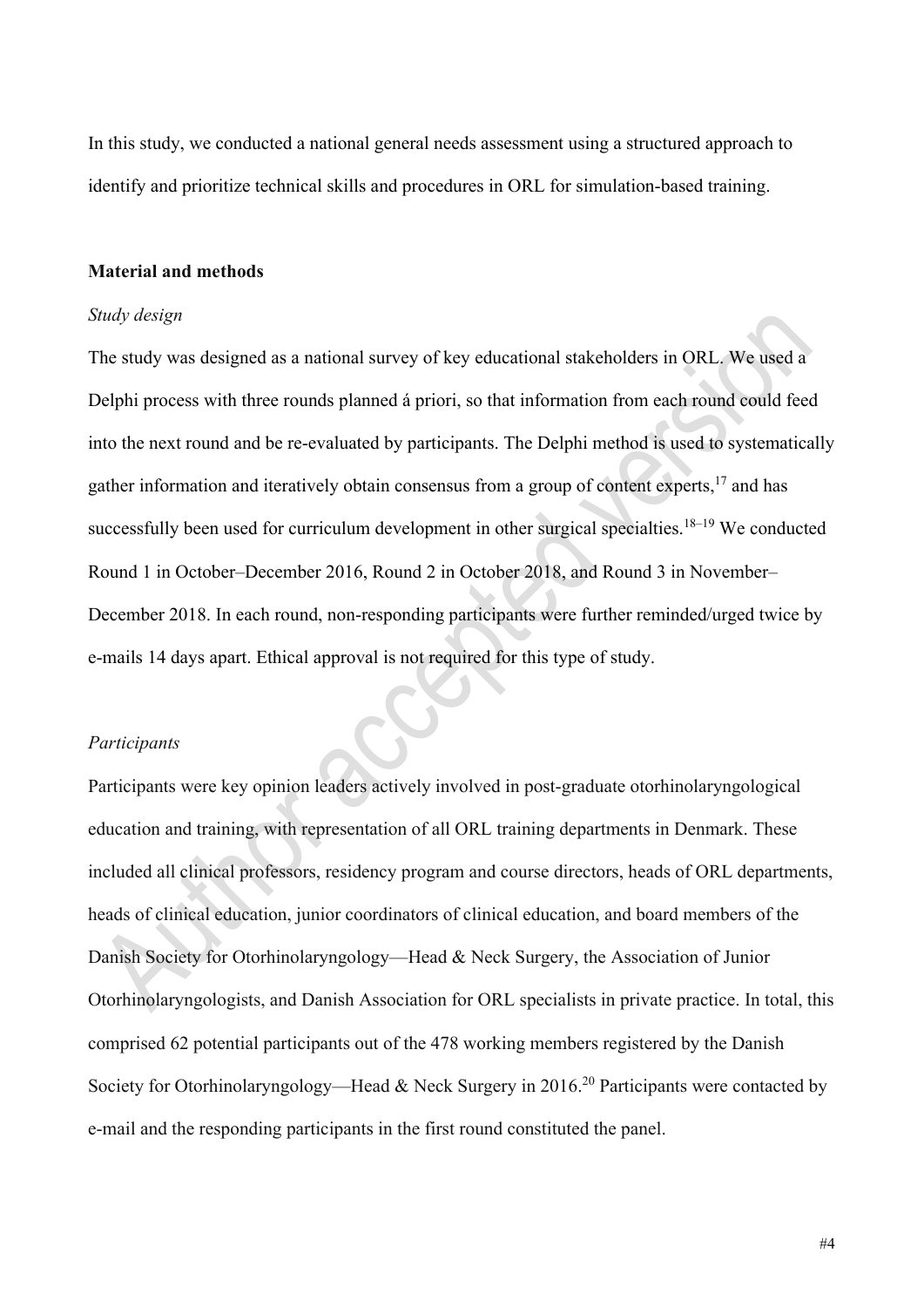## *Delphi Round 1 – Brainstorming phase*

Participants were asked to list in free text all the technical skills and procedures they would expect a resident to *competently* perform (i.e. safely and independently) at the end of their residency training in otorhinolaryngology. For example, this could be tonsillectomy or ultrasound examination of the neck. Panellists were encouraged to list as many procedures and technical skills that they found relevant and not be limited by current curriculum, educational challenges, practicalities, or training costs. All the suggested technical skills and procedures were reviewed by the authors (SA and JM) and non-technical skills such as communication skills or teaching experience were excluded. Procedures and technical skills were grouped if relevant, for example diagnostic bronchoscopy and bronchoscopy with foreign body removal, and the Dix-Hallpike test and Epley's manoeuvre.

### *Delphi Round 2 – Needs assessment survey*

Panellists were asked to assess the procedures identified in Round 1 according to:

- 1) perceived importance of competency in the procedure by *every* ORL specialist
- 2) frequency of the procedure at their department/clinic
- 3) number of physicians needed to train at their department/clinic, and
- 4) patient safety/discomfort if performed by a physician without adequate training in the procedure.

All four questions were assigned 1–5 on a Likert scale with lower scores indicating less importance/lower frequency/fewer physicians needed to train/safer procedure.

The feasibility of simulation-based training for each of the identified procedures was assessed by the authors (SA and JM) according to three criteria:

- 1) *availability* of simulation-based equipment for training of the procedure,
- 2) *costs* of simulation-based training (both establishing and running costs), and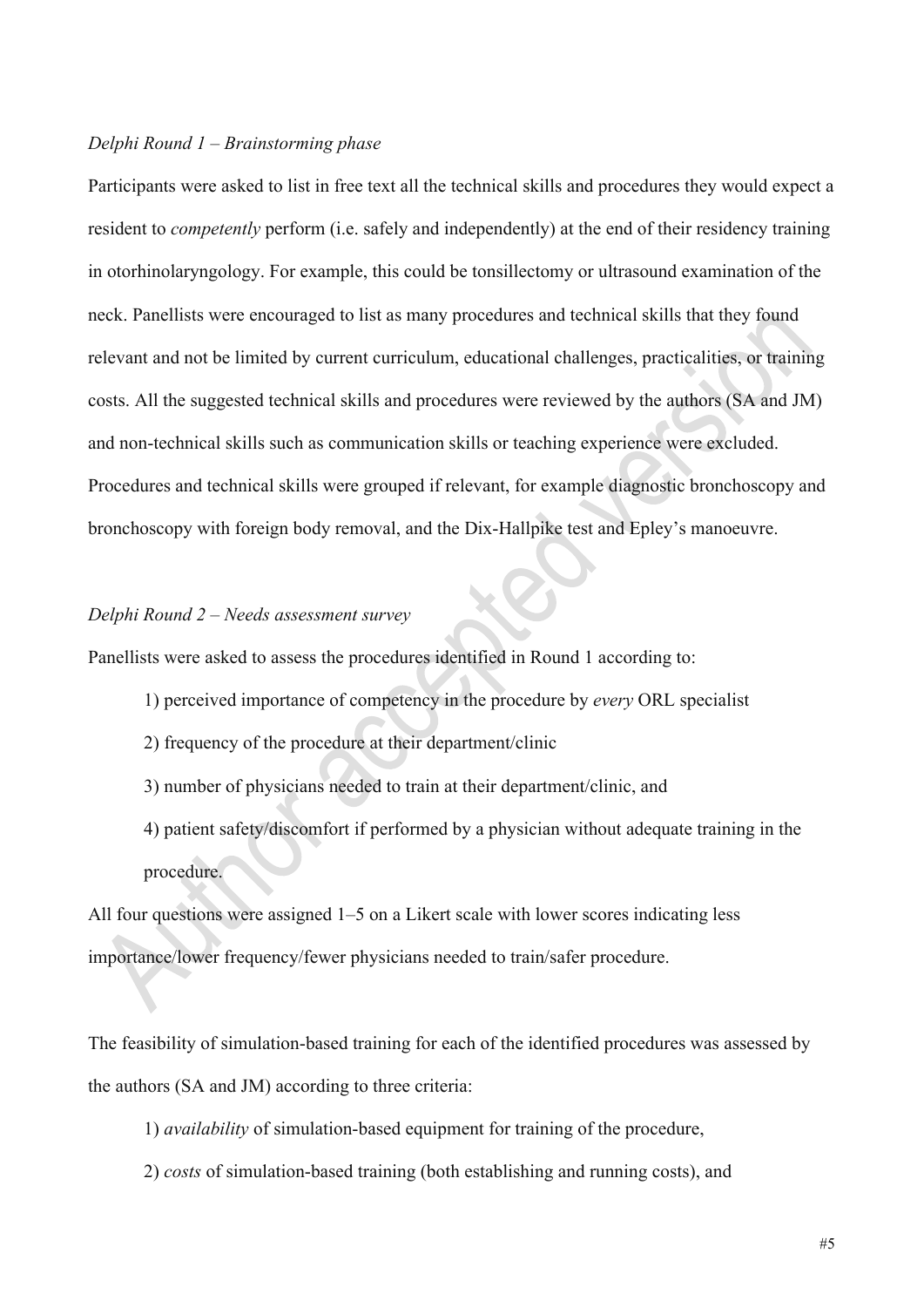3) overall *suitability* for dry training in a simulation centre environment.

Each of the criteria were assigned a 1–5 score on a Likert scale (lower scores worse) and the final feasibility score was calculated for each procedure as the grand mean of the scores on items 1–3 by both assessors.

First the importance score was examined: technical skills and procedures without certain agreement of importance (i.e. lower bound of 95 % confidence interval < 3) were excluded. The included procedures were next ranked by the Copenhagen Academy for Medical Education and Simulation needs assessment formula  $(CAMES NAF)^{21}$  (Table 2). The CAMES NAF-score was calculated as the mean of *Frequency of the procedure*, *Number of physicians needed to train*, *Impact on patient safety and discomfort*, *Feasibility for simulation-based training* after linear data normalization to transform the scores to percentages.

# *Delphi Round 3 – Elimination and prioritization*

The list of included procedures ranked in the descending order of the CAMES NAF score was sent to panellists for final prioritization: panellists were given the opportunity to revise the ranking order and/or to eliminate procedures from the list. Furthermore, due to a discrepancy between the responses in Round 1 and Round 2 as discussed later, panellists were specifically asked to consider if they found intubation a skill needed to be mastered by *every* ORL specialist after resident training. For the final list of technical skills that should be prioritized for practice using simulationbased training methods, procedures were included if there was consensus on simulation-based training of the procedure by >75 % of the panellists, ranked by the mean ranking of the respondents in Round 3. For the procedures on the final list, the authors performed a literature search to identify possible available simulation-based training models (Table 3).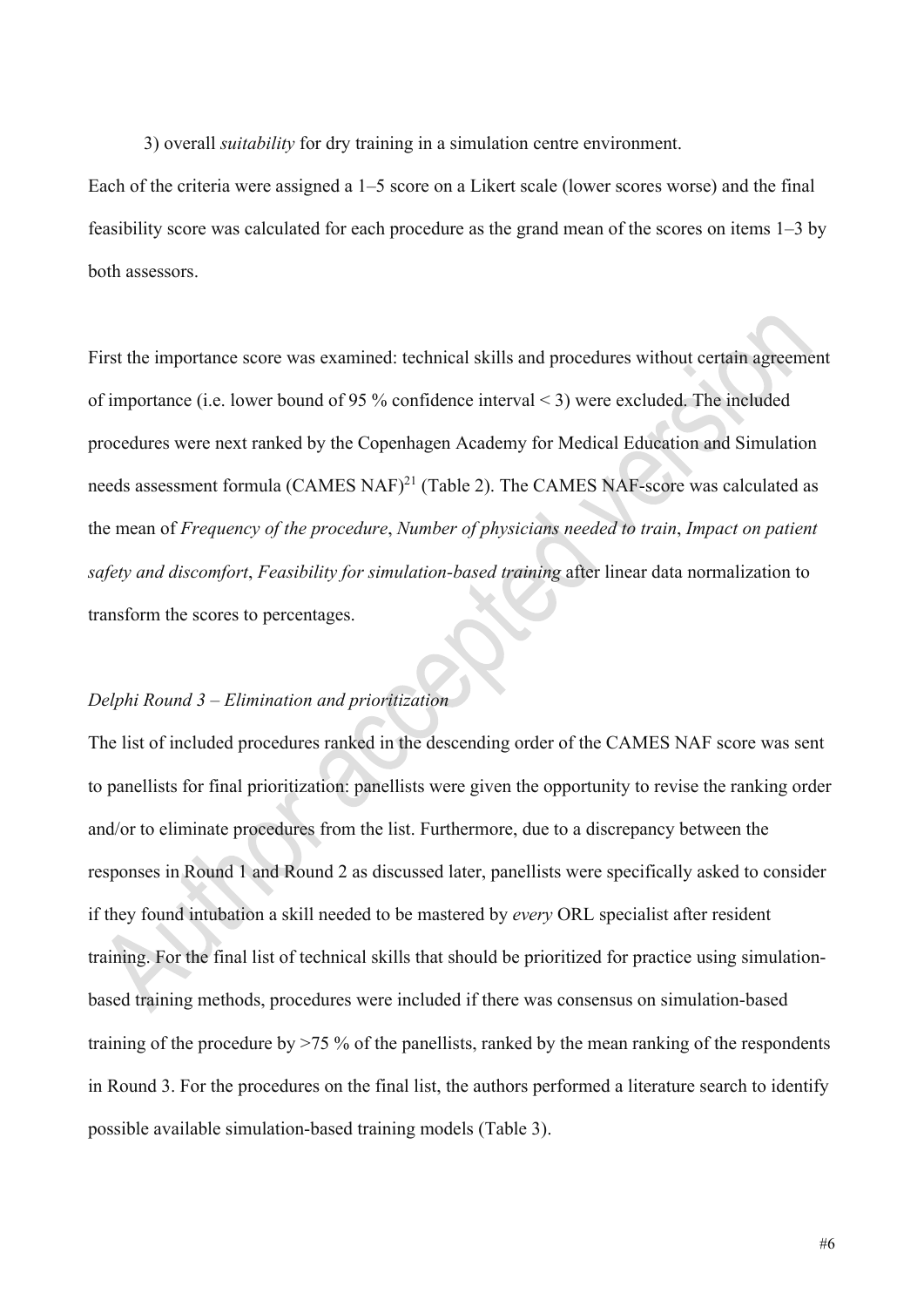### *Statistical methods*

Mean scores, 95 % confidence intervals, linear data normalization, NAF score, and rankings were calculated using Microsoft Excel version 15.41 for Mac (Microsoft, Seattle, WA, USA). Spearman's rank-order was used to investigate the relationship of the rankings of the included technical procedures in Round 2 (determined by the CAMES NAF) and in Round 3 (determined by the participants) using SPSS (SPSS Inc., IL, USA) version 23 for MacOS X.

### **Results**

A total of 62 key opinion leaders were identified and 50 responded to the Round 1 (81 %) with all categories of key leaders and all regions represented in the panel (Table 1). The median age of the respondents was 47 years (range 28–69) with a median experience in the specialty of 15 years (range 1–36). Forty three out of the 50 respondents (86 %) had completed specialty training, whereas the remaining 7 respondents (14 %) were residents in training. Between Round 1 and 2, four participants had changed positions and were no longer considered educational stakeholders and were therefore excluded. In Round 2, the response rate was 56.5 % of the still eligible panellists (26 of 46), and in Round 3, 20 panellists responded (43.4 %). Figure 1 presents an overview of the Delphi process.

In the brainstorming responses from the first round, a total of 493 items were mentioned with many duplicate items. Of these items, 50 unique procedures and technical skills were identified and these were sent out for assessment of importance, frequency, number of physicians needed to train, and patient safety/discomfort in the second round. Thirteen procedures did not reach the pre-defined cut-off score for importance and five procedures were found only borderline important. In addition, one procedure was selected by the authors for specific consideration as the procedure (intubation) is currently not performed by ORL specialists/trainees in Denmark. After the second round, the list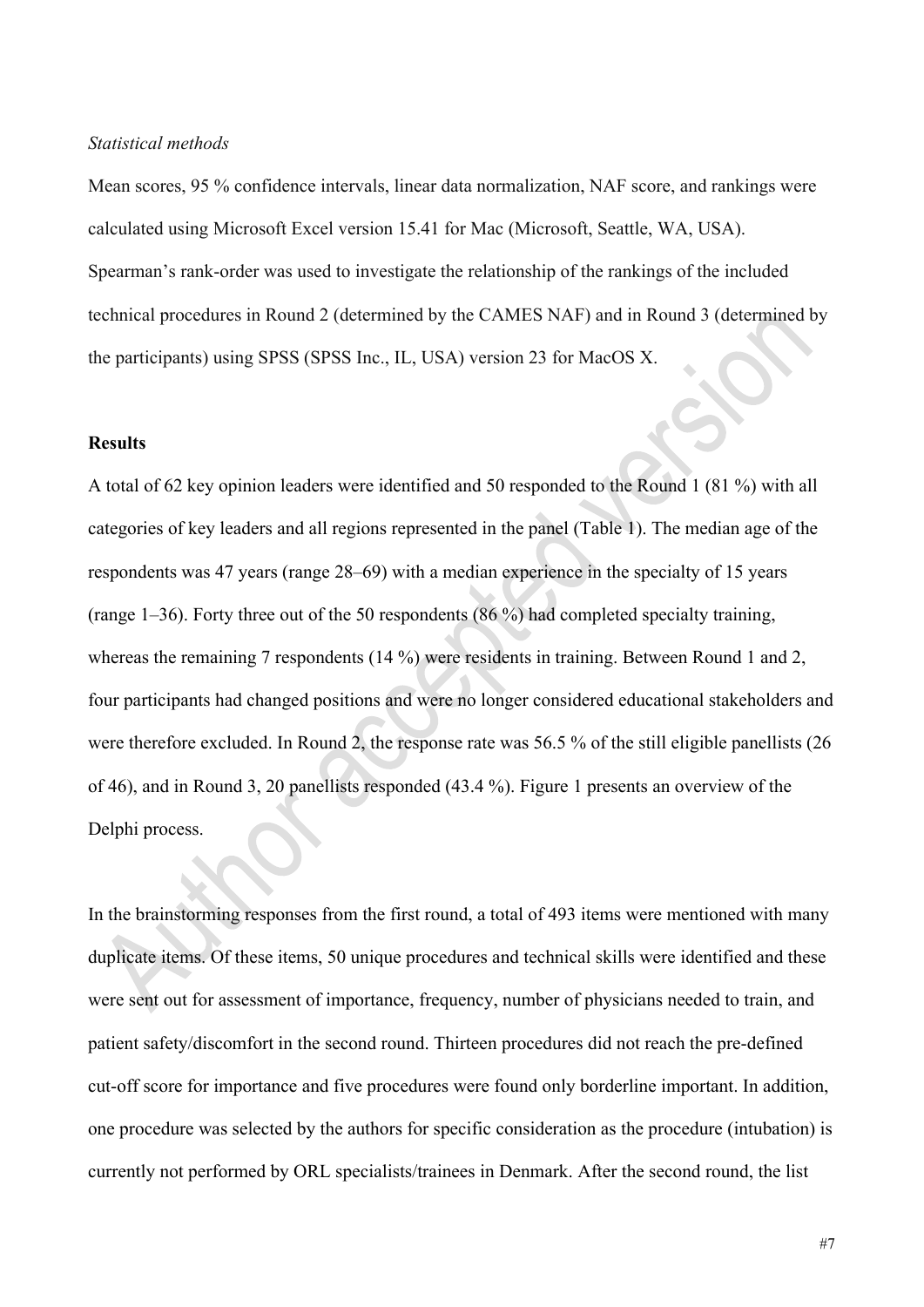therefore consisted of 36 procedures (Table 2) which were ranked according to the CAMES NAF scores and sent out for final prioritization by the panel.

This resulted in broad consensus  $(275\%)$  of importance for simulation-based training of 13 technical skills or procedures, which were included in the final list (Table 3). There was a strong and statistically significant correlation between the ranking based on the CAMES NAF in Round 2 and the participant's ranking in Round 3 ( $r_{est} = 0.78$ ,  $p \ll 0.001$ ). There was no consensus on whether intubation is a skill that every ORL specialist should be competent in: only 12 out of 20 panellists (60 %) found that intubation should be mastered by every ORL specialist. Finally, the authors did a literature search to identify possible simulation-based training models for the 13 included technical skills and procedures (Table 3).

#### **Discussion**

In this study, we conducted a nationwide needs assessment based on a Delphi methodology to, by consensus, identify and prioritize technical skills and procedures for simulation-based training in the ORL training curriculum. The Delphi panel included educational stakeholders from all training departments as well as the professional societies involved in planning of ORL residency training in Denmark. The panel was asked to consider four aspects: importance (i.e. that *every* ORL specialist should be *competent* in the procedure), the frequency, the number of physicians needed to train in the procedure, and patient safety and discomfort. Current feasibility for simulation-based training as judged by the authors was given only a minor consideration in the initial ranking as part of the CAMES NAF score. Ultimately, the panel was given the opportunity to prioritize and eliminate procedures for *simulation-based training*, which resulted in final consensus on 13 technical skills and procedures that should be practiced in the future using simulation-based training methods.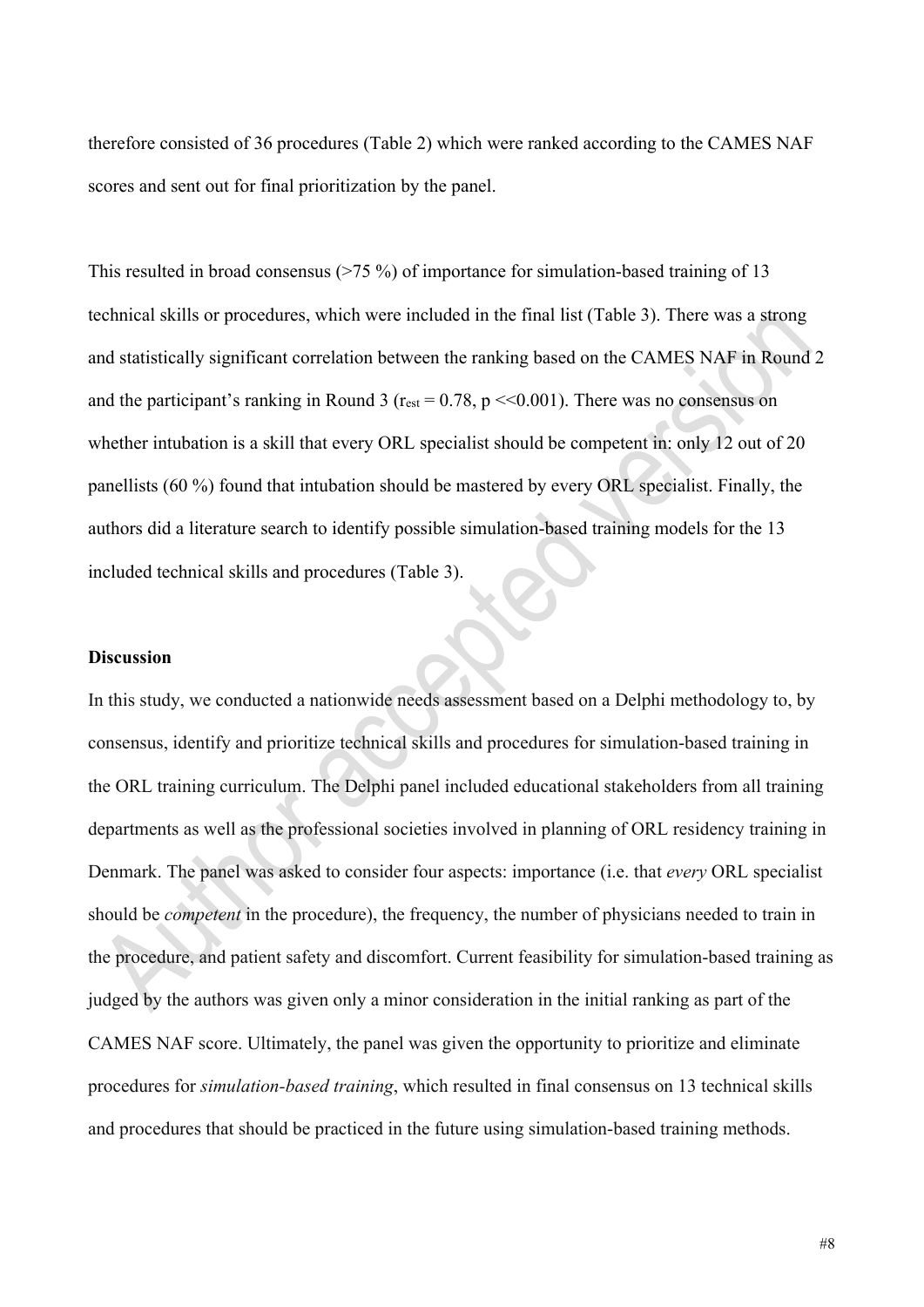Our study has several limitations. First of all, the study represents a national survey. Even though we ensured a broad geographic and stakeholder representation within Denmark, this single-country design potentially limits generalizability especially in places where traditions and training curricula differ substantially. Nonetheless, the use of a well-established approach to surgical training needs assessment<sup>18,32</sup> can hopefully inspire ORL specific studies in other contexts as well. Next, there was a large time gap between the first and the second/third rounds due to changes in the author group. As the first round constituted a brainstorming phase whereas the following rounds were specific prioritization, we do not think this affects the results. It did however lead to the exclusion of the four panellists since they changed positions and were no longer educational stakeholders and may have contributed to the lower response rates overall. Several panellists reported that the surveys were very time consuming, which could also have contributed to the declining response rate.<sup>33</sup> Nonetheless, response saturation was achieved after relatively few responses and further responses contributed mainly to ensuring geographic and stakeholder category representation. Finally, in this study we only considered technical skills and procedures. We recognize that non-technical skills such as communication and teamwork could also be highly relevant for consideration in simulationbased training.

Our panel gave the highest priority of simulation-based training to emergency cricothyroidotomy a rare event with very high stakes.<sup>22</sup> Such critical procedures that occur very infrequently represents the hallmark of simulation-based training: they cannot be practiced reliably in the clinical setting as occurrence is rare, the overall demands on the medical professional in the real-life situation are extremely high, and the potential cost of failure is detrimental. The other procedures prioritized for simulation-based training in our study represent either 1) basic surgical skills such as suturing, knottying and instrument handling, and fine needle aspiration; 2) very high frequency procedures such as flexible fibre pharyngo-laryngoscopy, rhino/sinoscopy, and direct laryngoscopy, where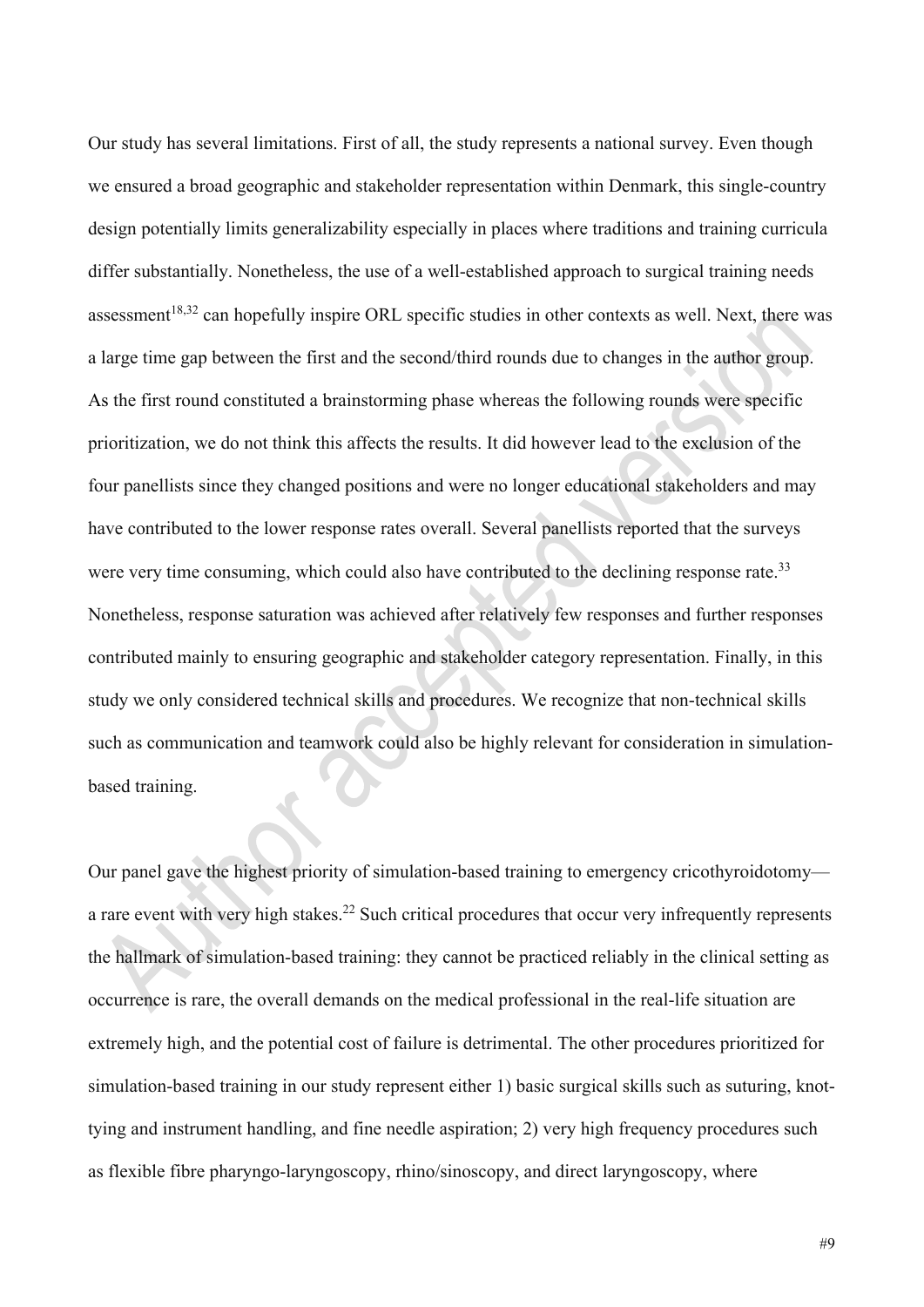diagnostic accuracy is important; 3) intermediate-frequency surgeries such as tracheotomy and septoplasty, where the initial learning curve is a challenge; and 4) more infrequent procedures such as flexible bronchoscopy, flexible and rigid oesophagoscopy, maxillary antrostomy, and removal of salivary duct stones, where patient safety and discomfort requires performance by an experienced physician. In contrast, procedures such as otomicroscopy/otoscopy, the Dix-Hallpike and Epley's manoeuvres, and vHIT and VNG examination, were not found to necessitate simulation-based training, most likely because they can be practiced relatively safely on peers or patients in the clinical context. Similar to other studies<sup>32</sup>, we found a strong and positive correlation between the ranking based on the CAMES NAF and the final ranking assigned by the panel. However, the third round added valuable information especially in relation to eliminating procedures.

We found a discrepancy between the responses in the first round, where intubation was mentioned as a procedure only *once* out of the total 493 items, and in the second round, where intubation achieved moderate scores in importance and in the number needed to train but when combined with a high safety and feasibility for simulation-based training, it has ended among the ten highest ranked procedures. Because intubation is predominantly performed by anaesthesiologists and is not a part of the current Danish ORL training curriculum, we asked the panel specifically to consider the relevance of intubation in the context of ORL training in the final round. However, there was no consensus in the panel on this. In general, most of the identified procedures in Round 1 are mentioned in the Danish ORL curriculum, however, the level of required competency ranges between procedures from "*having observed/theoretical knowledge of*" to "*are able to perform unsupervised*". In this Delphi study, we only wanted to identify and prioritize procedures for simulation-based skills training and not challenge the current curriculum.

Even though simulation-based training has revolutionized surgical training and enabled repeated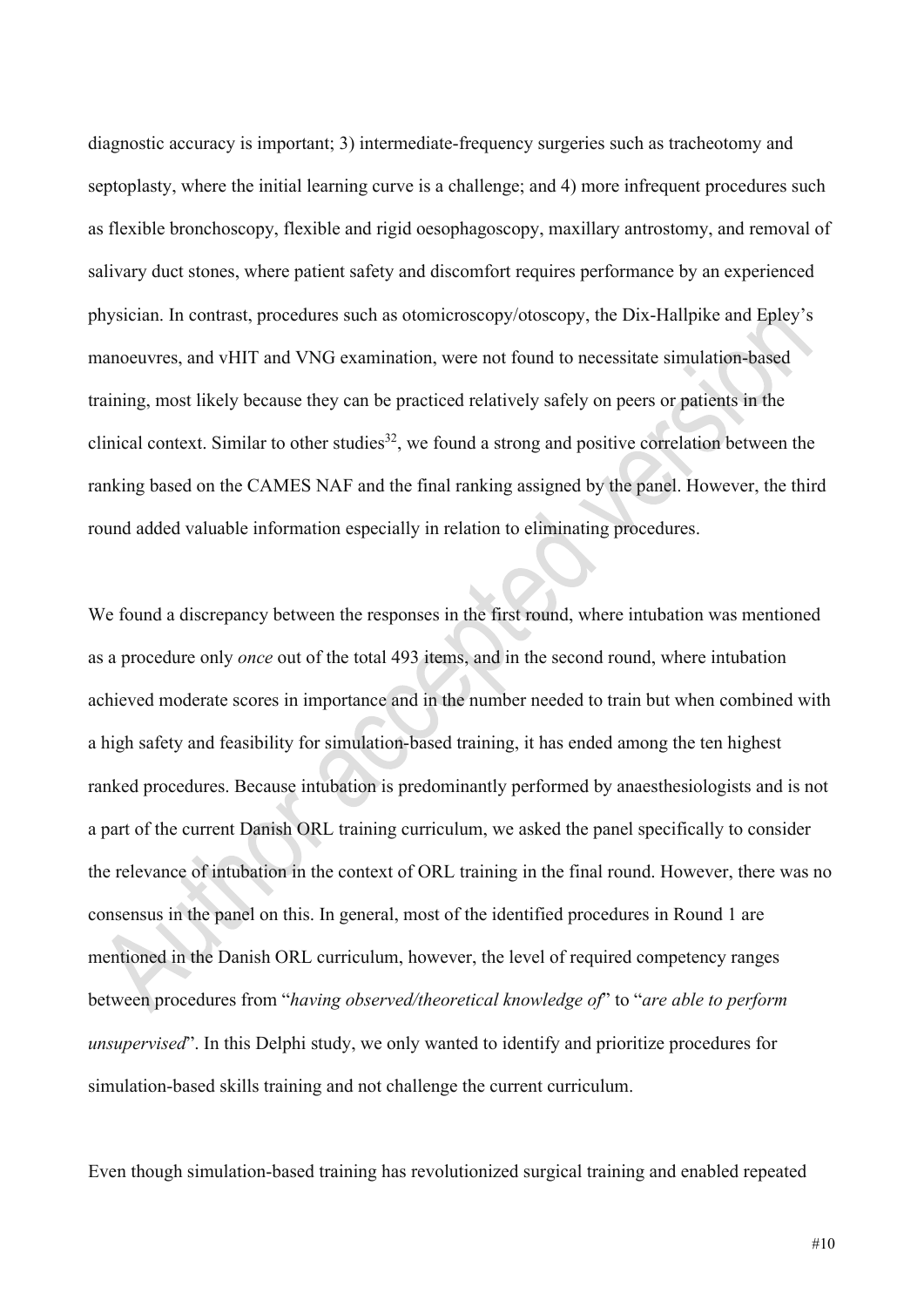and distributed practice<sup>34</sup> and mastery learning<sup>35</sup> in a safe learning environment as evidence-based approaches to surgical training, it represents only one tool in the teaching toolbox and does not constitute the one and only solution to all training needs. What simulation-based training excels at is bringing the novice one step up the learning ladder towards competency. Simulation-based training is therefore often an important first step before training in the clinical setting for further experience and skills development.<sup>36</sup>

Most of the prioritized technical skills and procedures seem to have either proof-of-concept or commercially available/well-established simulation-based training models that can be implemented in a simulation centre setting (i.e. dry training). With the exception of emergency cricothyroidotomy training on manikins and VR simulation training of flexible bronchoscopy, the remaining simulation models have yet to have a firm evidence-base for their use in surgical skills training. However, it should be noted that the same goes largely for training on human cadavers and on patients.

Overall, it is our impression that models for simulation-based training exist for a majority of the total 50 technical skills and procedures in ORL identified by our panel in the first round. Nonetheless, genuine implementation of simulation-based training into training curricula remains inadequate: a recent Canadian survey of ORL program directors and residents found a general favourable attitude towards simulation-based training but little actual adaptation into training programs.37

Finally, it is important to note that the relatively low number of skills prioritized by the panel reflects the intention of our general needs assessment: to identify skills and procedures that need to be mastered by *all* ORL specialists in Denmark and not skills exclusively relevant for a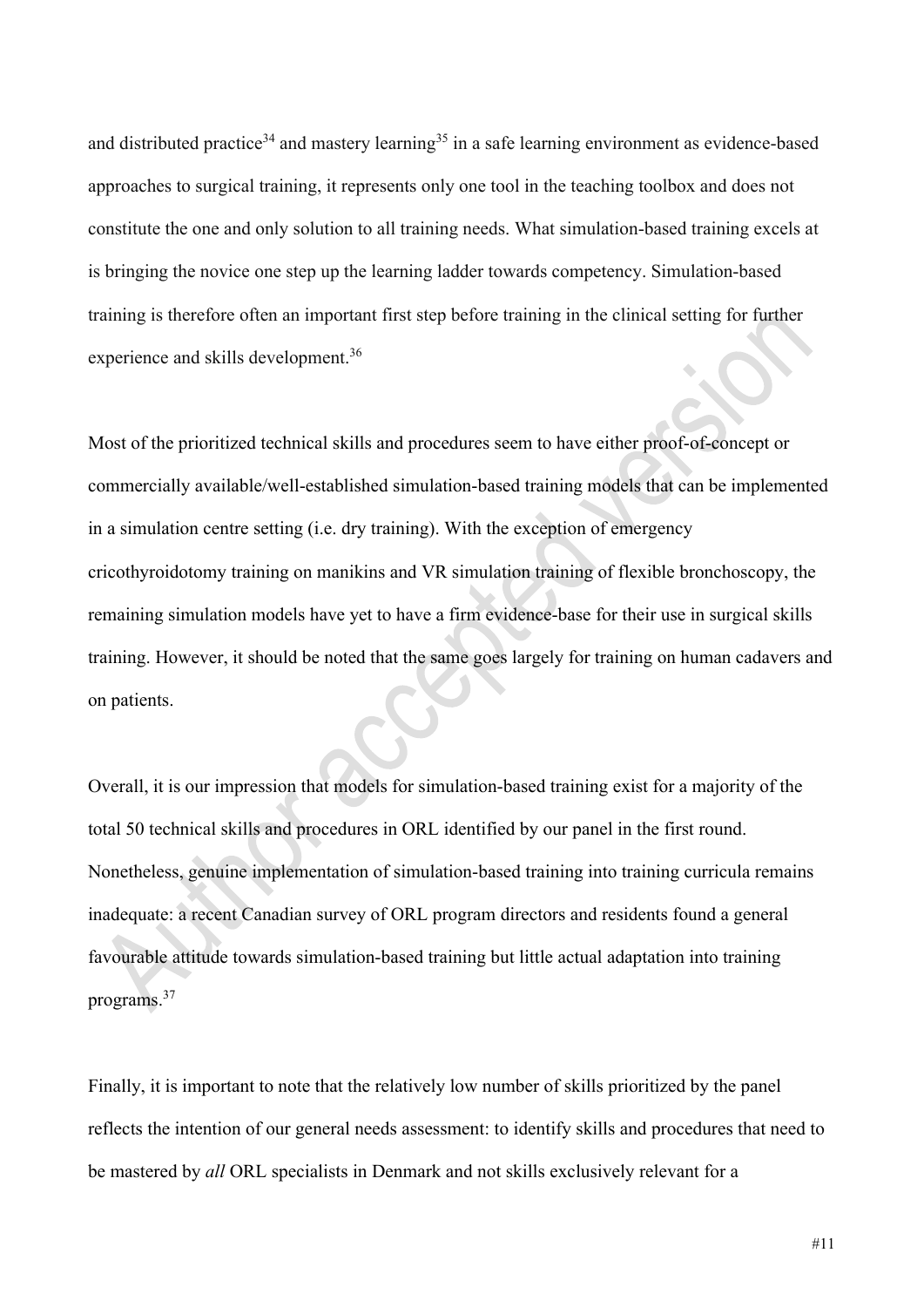subspecialized segment of clinicians. Simulation-based training could still be a relevant modality for teaching general procedural knowledge and light hands-on experience relevant to every ORL specialist for a number of procedures such as hemithyroidectomy, functional endoscopic sinus surgery (FESS) and mastoidectomy. Finally, future targeted needs assessments should be conducted to define, for example sub-specialist training curricula where simulation-based training of more advanced procedures could also be relevant.

### **Conclusion**

A systematic approach to curriculum development is important as evidence-base for educational decisions is increasingly required by stakeholders such as healthcare educational funding bodies and program directors. In this study, we applied a previously reported approach to identify and prioritize technical skills and procedures for simulation-based training in ORL. Consensus by a representative national panel was iteratively obtained and the most important procedure for simulation-based training was found to be emergency cricothyroidotomy—a rare but critical emergency where immediate action is needed. This was followed by basic surgical skills, a number of very frequently performed diagnostic procedures, fewer intermediate frequency surgical procedures, and finally, by a number of lower frequency procedures where patient safety and discomfort require them to be performed by an experienced practitioner. Altogether, this prioritized list could be valuable for key educational stakeholders when planning and implementing simulation-based training in the ORL curriculum.

## **References**

1. Melchiors J, Todsen T, Nilsson P, Kohl AP, Bøttger M, Charabi B, Konge L, von Buchwald C. Self-directed simulation-based training of emergency cricothyroidotomy: a route to lifesaving skills. Eur Arch Otorhinolaryngol. 2016 Dec;273(12):4623–4628.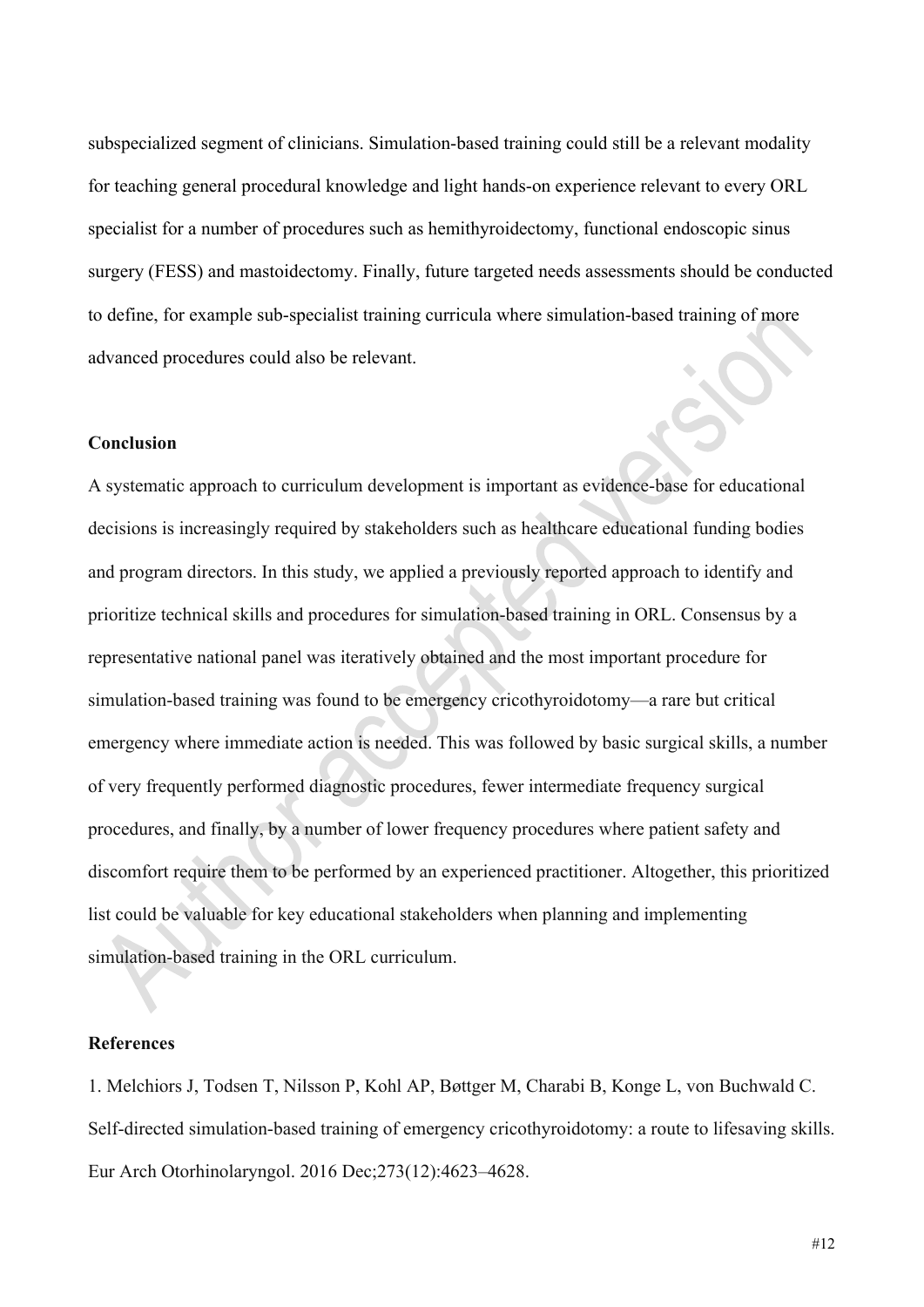2. Cook DA, Hatala R, Brydges R, et al. Technology-Enhanced Simulation for Health Professions Education. A Systematic Review and Meta-analysis. JAMA. 2011;306(9):978–988.

3. Mcgaghie WC, Issenberg SB, Barsuk JH, Wayne DB. A critical review of simulation-based mastery learning with translational outcomes. Med Educ. 2014;48(4):375–385.

4. Dawe SR, Pena GN, Windsor JA, et al. Systematic review of skills transfer after surgical simulation-based training. Br J Surg. 2014;101(9):1063–1076.

5. Abou-Elhamd KE, Al-Sultan AI, Rashad UM. Simulation in ENT medical education. J Laryngol Otol. 2010 Mar;124(3):237–41.

6. Clifton N, Klingmann C, Khalil H. Teaching Otolaryngology skills through simulation. Eur Arch Otorhinolaryngol. 2011 Jul;268(7):949–53.

7. Deutsch ES. Simulation in otolaryngology: smart dummies and more. Otolaryngol Head Neck Surg. 2011 Dec;145(6):899–903.

8. Wiet GJ, Stredney D, Wan D. Training and simulation in otolaryngology. Otolaryngol Clin North Am. 2011 Dec;44(6):1333–50

9. Javia L, Deutsch ES. A systematic review of simulators in otolaryngology. Otolaryngol Head Neck Surg. 2012 Dec;147(6):999-1011.

10. Arora A, Lau LY, Awad Z, Darzi A, Singh A, Tolley N. Virtual reality simulation training in Otolaryngology. Int J Surg. 2014;12(2):87–94.

11. Piromchai P, Avery A, Laopaiboon M, Kennedy G, O'Leary S. Virtual reality training for improving the skills needed for performing surgery of the ear, nose or throat. Cochrane Database Syst Rev. 2015 Sep 9;(9):CD010198.

12. Musbahi O, Aydin A, Al Omran Y, Skilbeck CJ, Ahmed K. Current Status of Simulation in Otolaryngology: A Systematic Review. J Surg Educ. 2017;74(2):203–215.

13. Ed. Sonya Malekzadeh. Simulation in Otolaryngology in Otolaryngol Clin North Am. 2017 Oct;50(5):875–1036.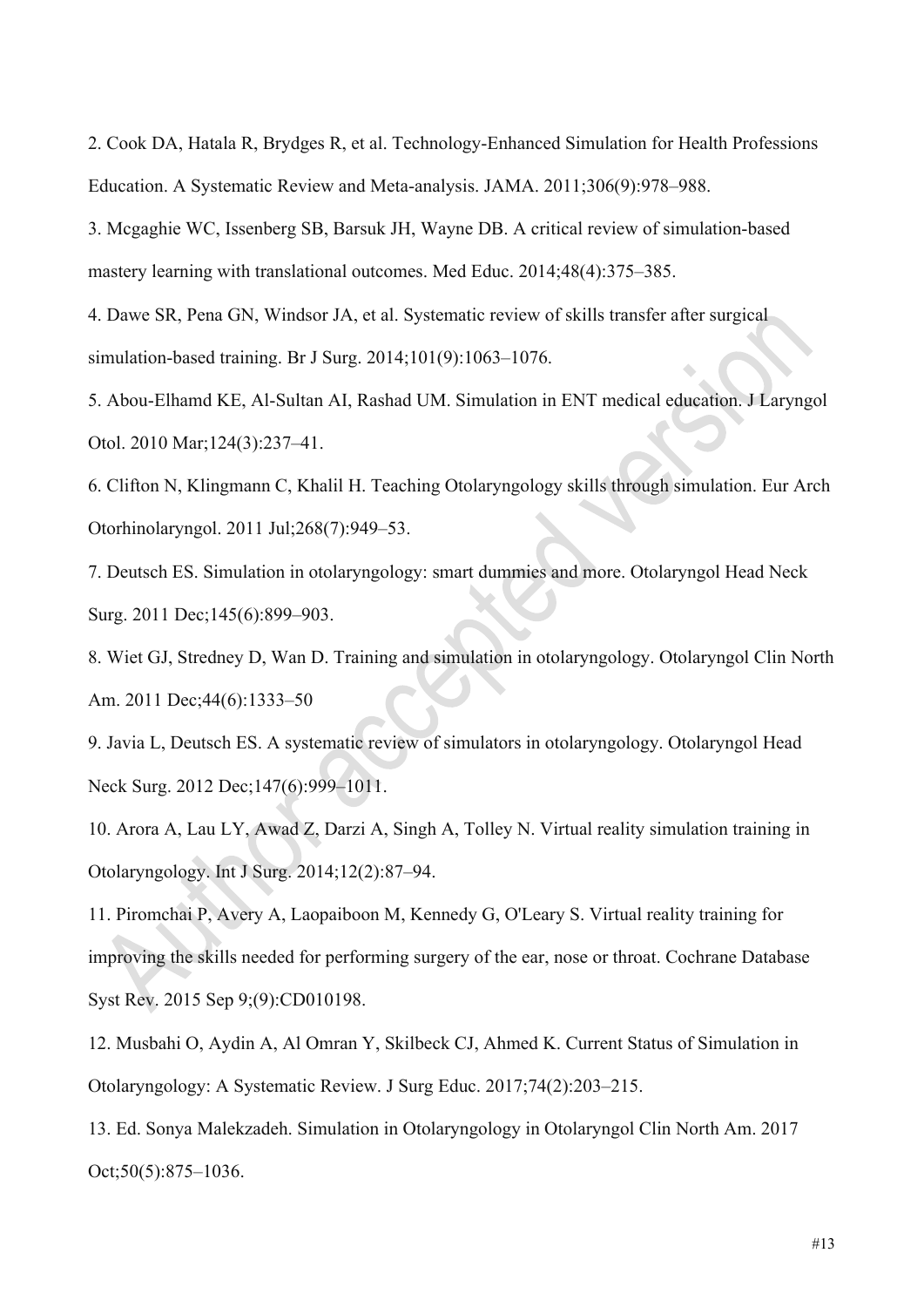14. Kern DE, Thomas PA & Hughes MT (2009): Curriculum development for medical education: a six-step approach. Baltimore, MD: Johns Hopkins University Press.

15. Deutsch ES, Wiet GJ, Seidman M, Hussey HM, Malekzadeh S, Fried MP. Simulation Activity in Otolaryngology Residencies. Otolaryngol Head Neck Surg. 2015;153(2):193–201.

16. Frithioff A, Sørensen MS, Andersen SAW. European status on temporal bone training: a questionnaire study. Eur Arch Otorhinolaryngol. 2018 Feb;275(2):357–363.

17. Hsu C-C, Sandford BA. The Delphi technique: making sense of consensus. Pract Assess Res Eval 2007; 12:1–8.

18. Palter VN, Graafland M, Schijven MP & Grantcharov TP. Designing a proficiency-based, content validated virtual reality curriculum for laparoscopic colorectal surgery: a Delphi approach. Surgery 2012; 151:391–397.

19. Nayahangan LJ, Konge L, Schroeder T, Paltved C, Lindorff-Larsen K, Nielsen B & Eiberg J. A national needs assessment to identify technical procedures in vascular surgery for simulation based training. Eur J Vasc Endovasc Surg 2017; 53:591–599.

20. Danish Society for Otorhinolaryngology—Head & Neck Surgery website.

http://dsohh.dk/publikationer/beretninger/. [Last accessed 7/1–19].

21. Nayahangan LJ, Clementsen PF, Paltved C, Lindorff-Larsen KG, Nielsen BU, Konge L. Identifying technical procedures in pulmonary medicine that should be integrated in a simulationbased curriculum: a national general needs assessment. Respiration 2016; 91:517–522.

22. Smith ME, Leung BC, Sharma R, Nazeer S, McFerran DJ. A randomized controlled trial of nasolaryngoscopy training techniques. Laryngoscope. 2014;124(9):2034–2038.

23. Davis JR, Hale AL, Ewing JA, Lokey JS. Instituting Ultrasound-Guided FNA for Thyroid Nodules into a General Surgery Residency Program: What We Learned. Journal of Surgical Education. 2018;75(3):594–600.

24. Naur TMH, Nilsson PM, Pietersen PI, Clementsen PF, Konge L. Simulation-Based Training in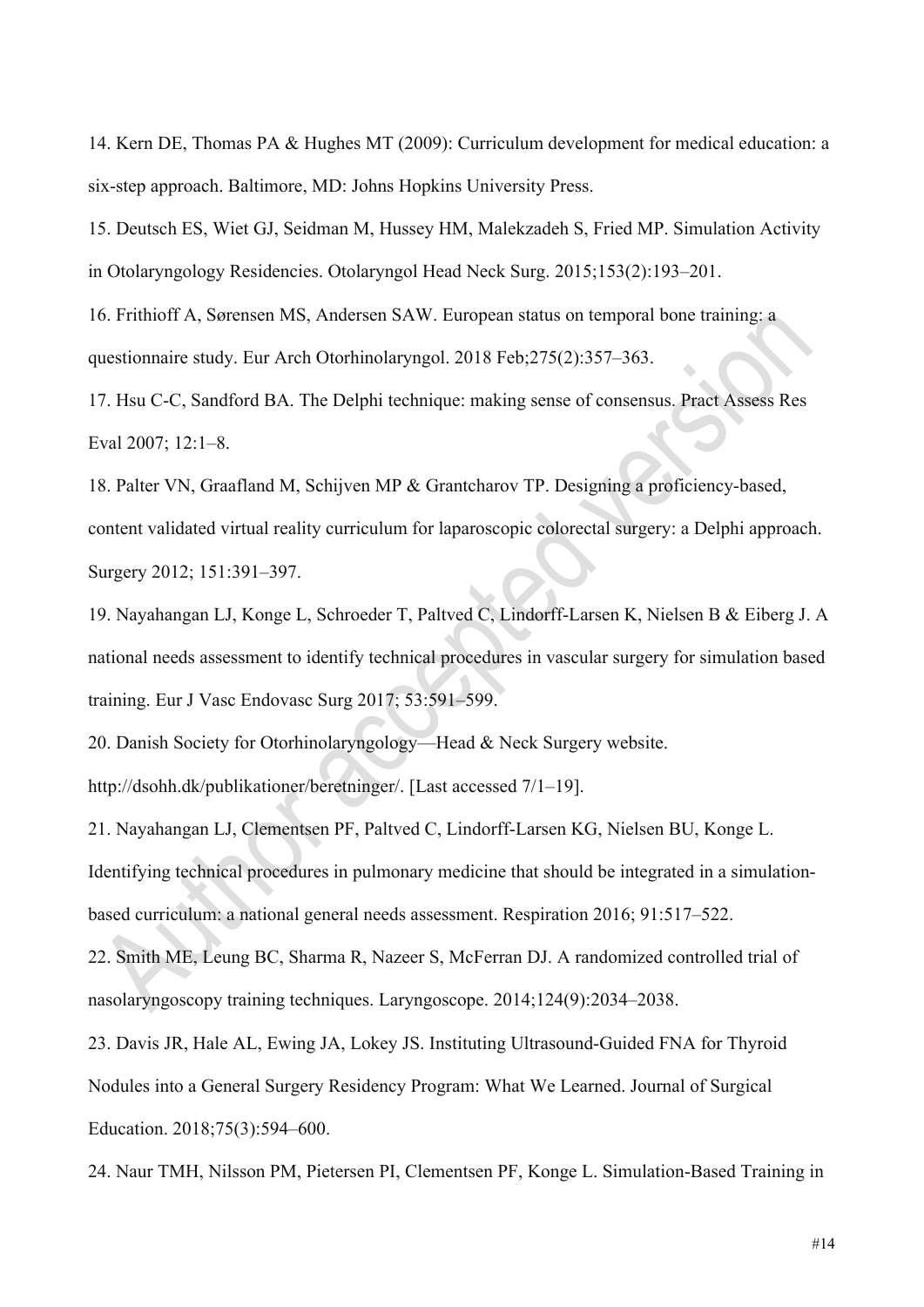Flexible Bronchoscopy and Endobronchial Ultrasound-Guided Transbronchial Needle Aspiration (EBUS-TBNA): A Systematic Review. Respiration. 2017;93(5):355–362.

25. Vanderbilt AA, Mayglothling J, Pastis NJ, Franzen D. A review of the literature: direct and video laryngoscopy with simulation as educational intervention. AMEP. 2014;5:15–23.

26. Malekzadeh S, Pfisterer MJ, Wilson B, Na H, Steehler MK. A novel low-cost sinus surgery task trainer. Otolaryngol Head Neck Surg. 2011;145(4):530–533.

27. Gardiner Q, Oluwole M, Tan L, White PS. An animal model for training in endoscopic nasal and sinus surgery. J Laryngol Otol. 1996 May;110(5):425–8.

28. Touska P, Awad Z, Tolley NS. Suitability of the ovine model for simulation training in rhinology. Laryngoscope. 2013;123(7):1598–1601.

29. van der Wiel SE, Küttner Magalhães R, Rocha Gonçalves CR, Dinis-Ribeiro M, Bruno MJ, Koch AD. Simulator training in gastrointestinal endoscopy - From basic training to advanced endoscopic procedures. Best Pract Res Clin Gastroenterol. 2016 Jun;30(3):375–87.

30. Allak A, Liu YE, Oliynyk MS, Weng KH, Jameson MJ, Shonka DC Jr. Development and evaluation of a rigid esophagoscopy simulator for residency training. Laryngoscope.

2015;126(3):616–619.

31. Pascoto G, Stamm A, Lyra M. Sialendoscopy Training: Presentation of a Realistic Model. Int Arch Otorhinolaryngol. 2017;21(01):17–20.

32. Nayahangan LJ, Stefanidis D, Kern DE, Konge L. How to identify and prioritize procedures suitable for simulation-based training: Experiences from general needs assessments using a modified Delphi method and a needs assessment formula. Med Teach.

2018;40(7):676–683.

33. Keeney S, Hasson F, McKenna HP. A critical review of the Delphi technique as a research methodology for nursing. Int J Nurs Stud. 2001;38(2):195–200.

34. Andersen SA, Konge L, Caye-Thomasen P, Sørensen MS. Learning Curves of Virtual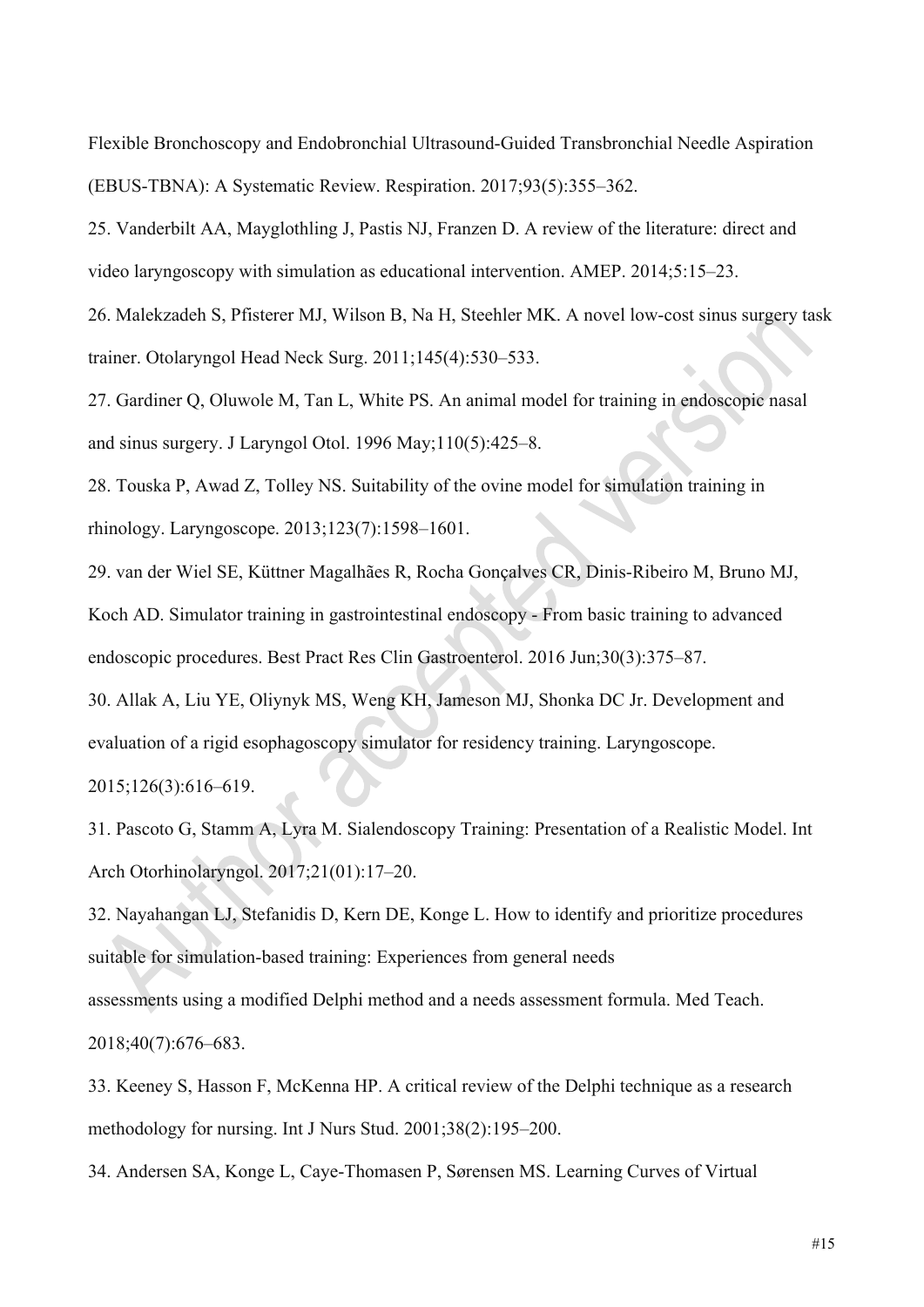Mastoidectomy in Distributed and Massed Practice. JAMA Otolaryngol Head Neck Surg. 2015;141(10):913–918.

35. Barsuk JH, Cohen ER, Feinglass J, Mcgaghie WC, Wayne DB. Residents' Procedural Experience Does Not Ensure Competence: A Research Synthesis. J Grad Med Edu. 2017;9(2):201– 208.

36. Bjerrum F, Thomsen ASS, Nayahangan LJ, Konge L. Surgical simulation: Current practices and future perspectives for technical skills training. Med Teach. 2018;40(7):668–675. 37. Lui JT, Compton ED, Ryu WHA, Hoy MY. Assessing the role of virtual reality training in Canadian Otolaryngology-Head & Neck Residency Programs: a national survey of program directors and residents. J Otolaryngol Head Neck Surg. 2018;47(1):61.

#16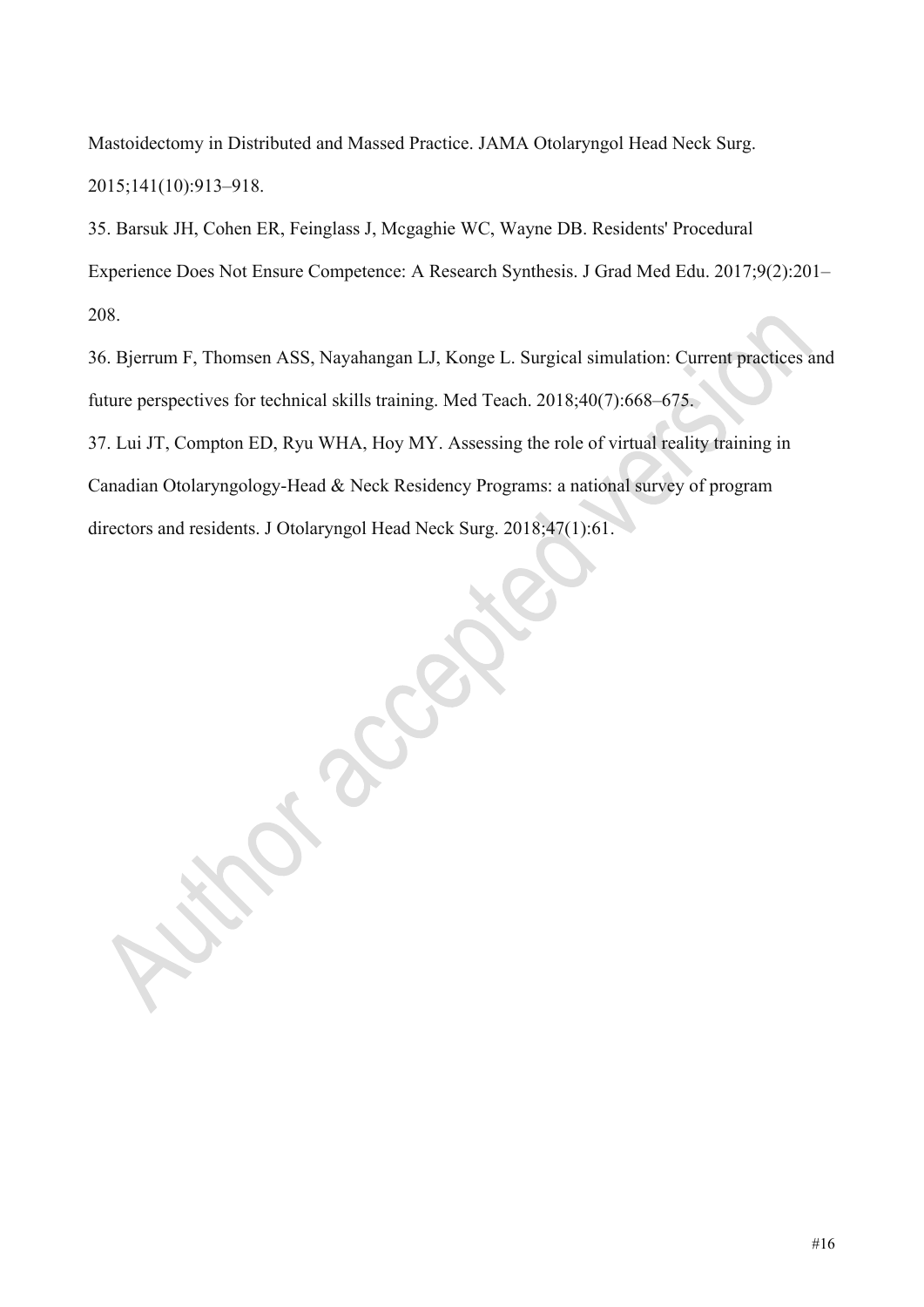# **Figure legends**



**Figure 1**. Overview of the Delphi process.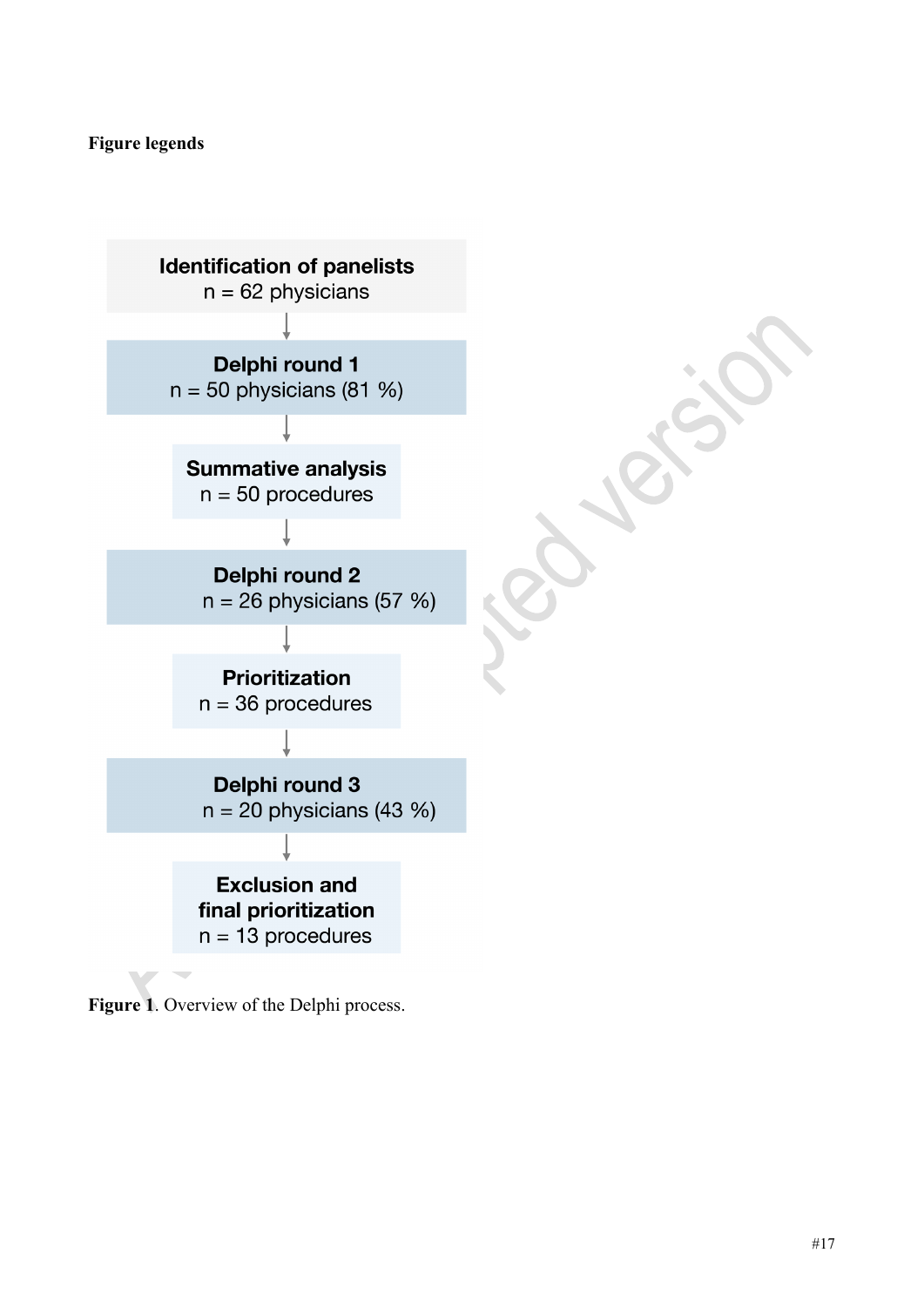

**Figure 2.** Correlation between ranking in Round 2 and Round 3.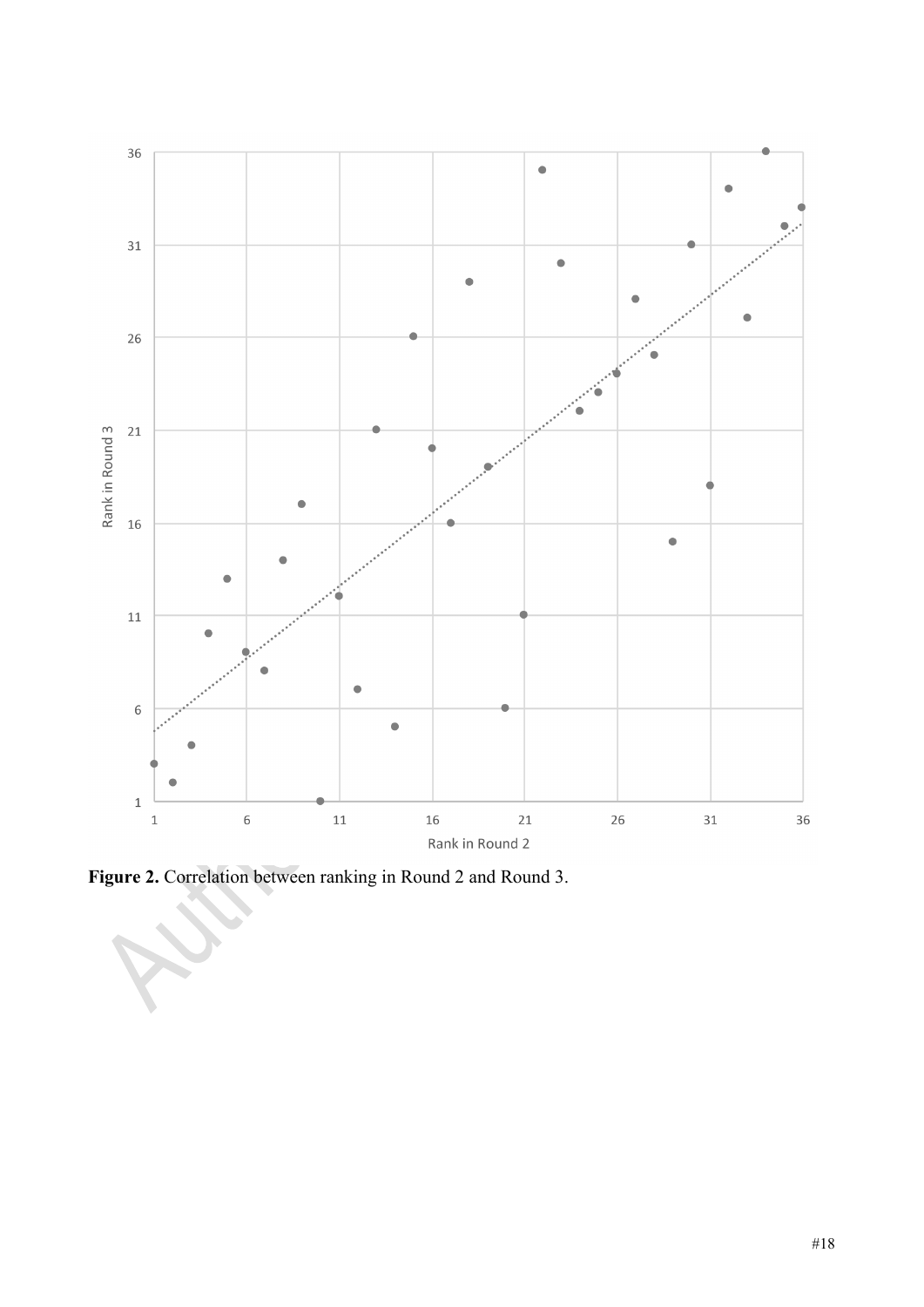# **Table 1.** Number of respondents in each round.

|                                                                               |                                          | No. of respondents                                 |                                               |                                               |
|-------------------------------------------------------------------------------|------------------------------------------|----------------------------------------------------|-----------------------------------------------|-----------------------------------------------|
| Key opinion leader category                                                   | Total no.<br>of eligible<br>participants | Round 1<br>N (% of total eligible<br>participants) | Round 2<br>N (% of respondents<br>in Round 1) | Round 3<br>N (% of respondents<br>in Round 1) |
| Professor in otorhinolaryngology                                              | 7                                        | $7(100\%)$                                         | 4 (57 %)                                      | 3(43%)                                        |
| Program and course directors                                                  | 5                                        | 4 (80 %)                                           | 1(25%)                                        | 1(25%)                                        |
| Head of ENT department                                                        | 10                                       | 6(60%)                                             | 1 (25 %)*                                     | $1(25\%)^*$                                   |
| Head of clinical education                                                    | 14                                       | 11 (79 %)                                          | $8(89\%)^*$                                   | 8 (89 %)*                                     |
| Junior coordinators of clinical education                                     | 13                                       | 13 (100 %)                                         | $6(50\%)^*$                                   | 5 (42 %)                                      |
| Board members (Danish Society for<br>Otorhinolaryngology—Head & Neck Surgery) | 3                                        | 1(33%)                                             | $1(100\%)$                                    | $0(0\%)$                                      |
| Board members (Association of Junior<br>Otorhinolaryngologists)               | 4                                        | 3(75%)                                             | 1 (100 %)*                                    | 1 $(100\%)^*$                                 |
| Board members (Danish Association for ORL<br>specialists in private practice) | 6                                        | 5(83%)                                             | 4(80%                                         | $1(20\%)$                                     |
| <b>Total</b>                                                                  | 62                                       | 50 (81 %)                                          | 26 (57 %)*                                    | 20 (43 %)*                                    |

*\*The number of eligible lower due to change of positions between Round 1 and Round 2/3.*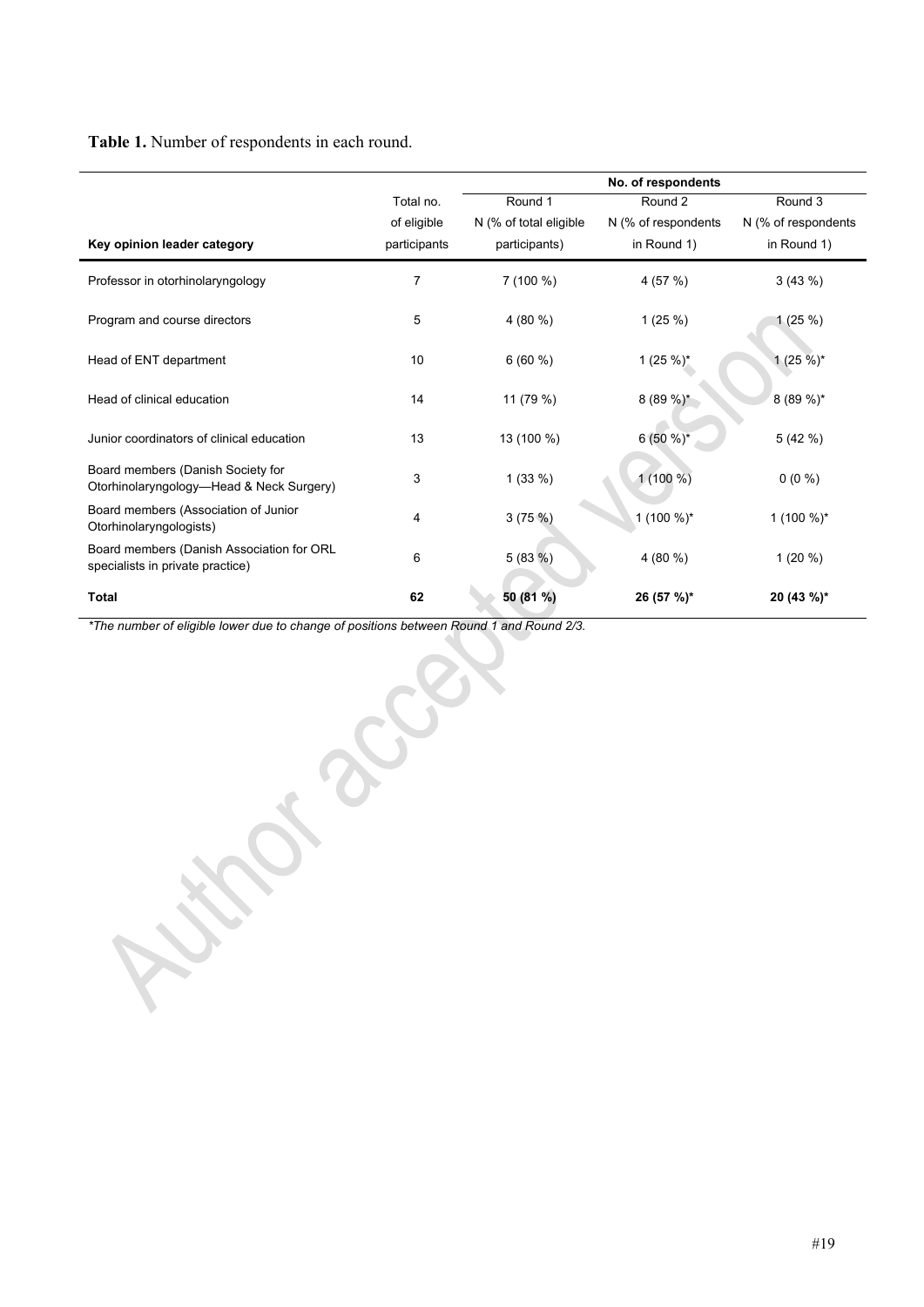|    | <b>Technical skill</b>                                             | NAF-score in % |
|----|--------------------------------------------------------------------|----------------|
|    | Important skills for every ORL specialist                          |                |
| 1  | Basic surgical skills (suturing, knot-tying, instrument handling)  | 86.9           |
| 2  | Flexible fibre pharyngo-laryngoscopy                               | 83.9           |
| 3  | Fine needle aspiration                                             | 81.0           |
| 4  | Tubulation/grommet insertion                                       | 80.0           |
| 5  | Otomicroscopy                                                      | 79.9           |
| 6  | Nasal packaging in epistaxis                                       | 79.9           |
| 7  | Rhino/sinoscopy                                                    | 79.5           |
| 8  | Otoscopy                                                           | 75.9           |
| 9  | Incision and drainage of abscesses including peritonsillar abscess | 74.1           |
| 10 | Emergency cricothyroidotomy                                        | 74.0           |
| 11 | Ultrasound examination of the neck                                 | 73.7           |
| 12 | Direct laryngoscopy                                                | 73.0           |
| 13 | Biopsy of lesions                                                  | 72.8           |
| 14 | Tracheotomy                                                        | 70.0           |
| 15 | Dix-Hallpike and Epley's manoeuvre                                 | 68.1           |
| 16 | Adenotomy                                                          | 67.4           |
| 17 | Tonsillectomy                                                      | 66.4           |
| 18 | Indirect laryngoscopy                                              | 64.2           |
| 19 | Nasal fracture repositioning                                       | 62.4           |
| 20 | Bronchoscopy (flexible)                                            | 61.6           |
| 21 | Oesophagoscopy (flexible)                                          | 61.1           |
| 22 | Wound revision                                                     | 59.5           |
| 23 | Excision of skin tumours                                           | 59.0           |
| 24 | Tonsillotomy                                                       | 58.8           |
| 25 | Removal of nasal polyps                                            | 58.3           |
| 26 | Videostroboscopy                                                   | 56.4           |
| 27 | Lymphadenectomy                                                    | 55.9           |
| 28 | Septoplasty                                                        | 55.0           |
| 29 | Oesophagoscopy (rigid)                                             | 54.9           |
| 30 | vHIT and VNG examination                                           | 54.7           |
| 31 | Maxillary antrostomy (antral lavage)                               | 51.5           |
| 32 | Conchotomy                                                         | 50.7           |
| 33 | Removal of salivary gland stones                                   | 49.2           |
| 34 | Biopsy of temporal artery                                          | 49.2           |
| 35 | Otoplasty of prominent ears                                        | 49.2           |
| 36 | Lipoma removal                                                     | 49.1           |
|    | Borderline important skills for every ORL specialist               |                |
|    | Basic functional endoscopic sinus surgery (FESS)                   | 55.2           |
|    | Skin prick testing                                                 | 44.8           |
|    | Bronchoscopy (rigid)                                               | 43.9           |
|    | Flexible Endoscopic Examination of Swallowing (FEES)               | 41.7           |
|    | Excision of branchial cleft cyst                                   | 40.4           |
|    |                                                                    |                |
|    | Not important skills for every ORL specialist                      |                |
|    | Mastoidectomy                                                      | 57.8           |
|    | Gastroscopy                                                        | 51.7           |
|    | Tympanoplasty type 1/myringoplasty                                 | 50.5           |
|    | Hemithyroidectomy                                                  | 47.5           |
|    | Excision of submandibular gland                                    | 40.2           |
|    | Facial fracture repositioning                                      | 38.3           |
|    | Sphenopalatine artery ligation                                     | 36.7           |
|    | Excision of thyroglossal duct cyst                                 | 35.6           |
|    | Skills not currently managed by ENT specialists                    |                |
|    | Intubation                                                         | 75.2           |

**Table 2.** List of all procedures identified in Round 1, ranked by importance and scores from Round 2.